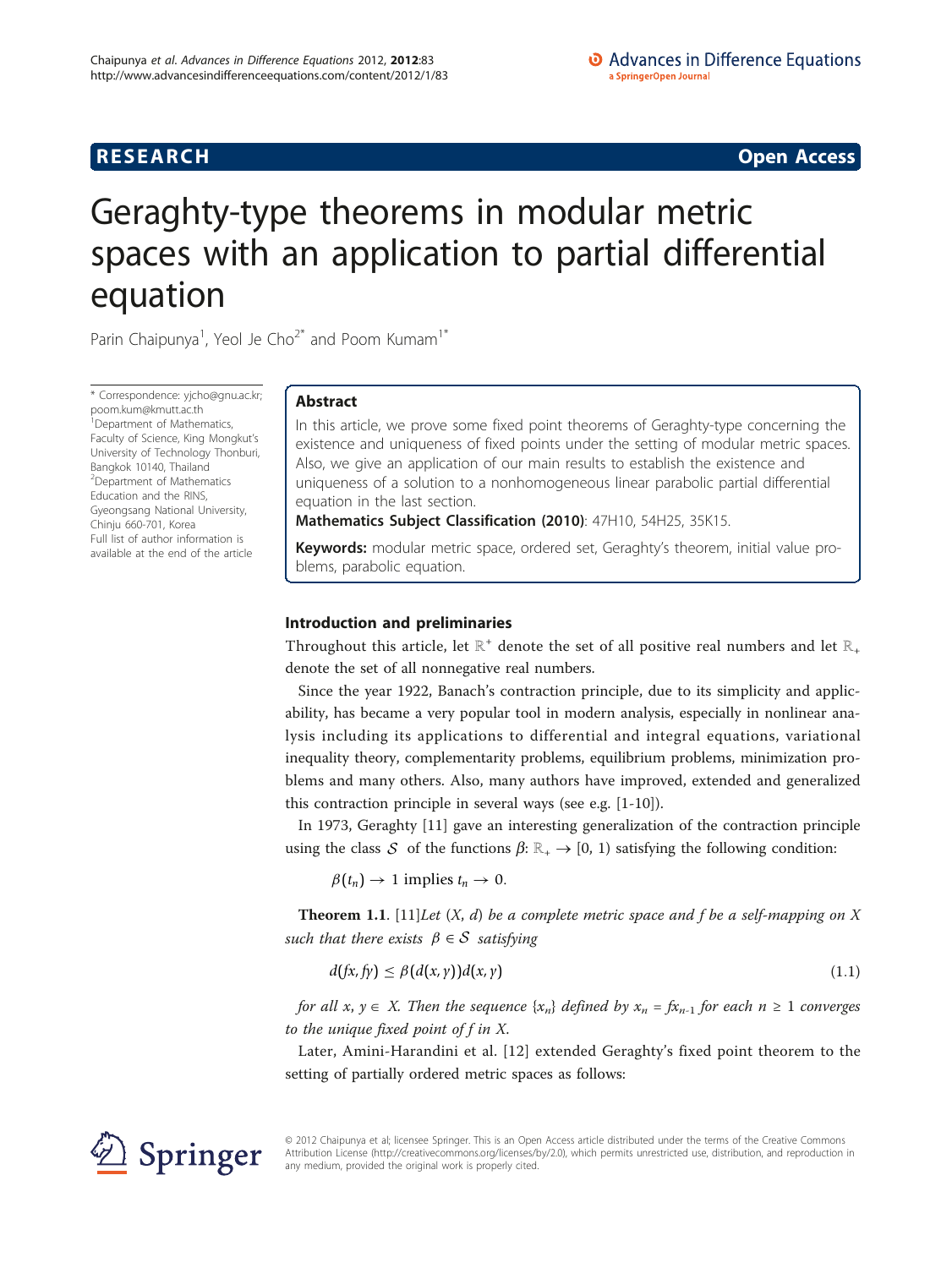**Theorem 1.2.** [[12\]](#page-10-0)Let  $(X, \subseteq)$  be a partially ordered metric set and suppose that there exists a metric d in X such that  $(X, d)$  is a complete metric space. Let f be a nondecreasing self-mapping on X which satisfies the inequality (1.1) whenever  $x, y \in X$  are comparable. Assume that f is either continuous or

*if a nondecreasing sequence*  $\{x_n\}$  *converges to*  $x_*,$  *then*  $x_n \subseteq x_*$  *for each n*  $\geq 1$ . (1.2)

If, additionally, the following condition is satisfied:

*for any*  $x, y \in X$ *, there exists*  $z \in X$  *which is comparable to both x and y*, (1.3)

then the sequence  $\{x_n\}$  converges to the unique fixed point of f in X. Let Ψ denote the class of functions  $\psi: \mathbb{R}_+ \to \mathbb{R}_+$  satisfying the following conditions:

- (a)  $\psi$  is nondecreasing.
- (b)  $\psi$  is continuous.
- (c)  $\psi(t) = 0$  if and only if  $t = 0$ .

Using this class, Eshaghi Gordji et al. [[13\]](#page-10-0) extended the Theorem 1.2 as follows:

**Theorem 1.3.** [[13\]](#page-10-0)Let  $(X, \subseteq)$  be a partially ordered metric set and suppose that there exists a metric d in X such that  $(X, d)$  is a complete metric space. Let f be a nondecreasing self-mapping on X such that there exists  $x_0 \in X$  with  $x_0 \sqsubseteq fx_0$ . Suppose that there exist  $\beta \in S$  and  $\psi \in \Psi$  such that

 $\psi$ ( $d(fx, fy)$ )  $\leq \beta$ ( $\psi$ ( $d(x, y)$ )) $\psi$ ( $d(x, y)$ ),

whenever  $x, y \in X$  are comparable. Assume also that the condition (1.2) holds. Then f has a fixed point.

On the other hand, in 2010, Chistyakov [[14\]](#page-10-0) introduced the notion of a modular metric space which is raised in an attempt to avoid some restrictions of the concept of a modular space (for the literature of a modular space, see e.g. [\[15](#page-10-0)-[21\]](#page-11-0) and references therein). Some of the early investigations on metric fixed point theory in this space refer to [\[22](#page-11-0)-[24\]](#page-11-0).

For the rest of this section, we present some notions and basic facts of modular metric spaces.

**Definition 1.4.** [[14](#page-10-0)] Let X be a nonempty set. A function  $\omega: \mathbb{R}^+ \times X \times X \to \mathbb{R}_+ \cup \{ \infty \}$ is said to be a *metric modular* on X if, for all x,  $y$ ,  $z \in X$ , the following conditions hold:

- (a)  $\omega_{\lambda}(x, y) = 0$  for all  $\lambda > 0$  if and only if  $x = y$ .
- (b)  $\omega_{\lambda}(x, y) = \omega_{\lambda}(y, x)$  for all  $\lambda > 0$ .
- (c)  $\omega_{\lambda+\mu}(x, y) \leq \omega_{\lambda}(x, z) + \omega_{\mu}(z, y)$  for all  $\lambda, \mu > 0$ .

For any  $x_i \in X$ , the set  $X_{\omega}(x_i) = \{x \in X: \lim_{\lambda \to \infty} \omega_{\lambda}(x_i, x_i) = 0\}$  is called a *modular metric space* generated by  $x_i$  and induced by  $\omega$ . If its generator  $x_i$  does not play any role in the situation (that is,  $X_{\omega}$  is independent of generators), we write  $X_{\omega}$  instead of  $X_{\omega}(x_i)$ .

Observe that a metric modular  $\omega$  on X is nonincreasing with respect to  $\lambda >0$ . We can simply show this assertion using the condition (c). For any  $x, y \in X$  and  $0 < \mu < \lambda$ , we have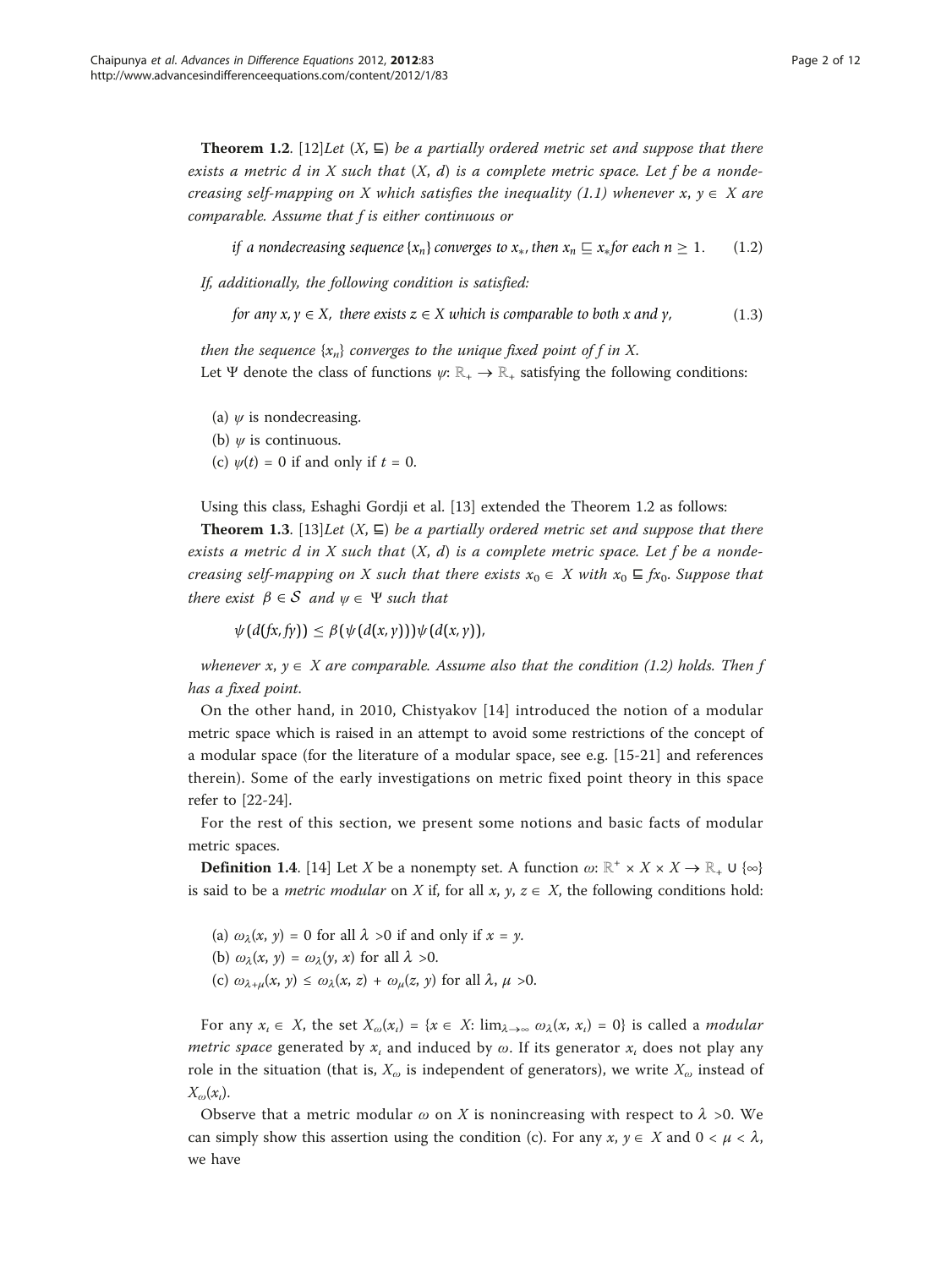$$
\omega_{\lambda}(x,\gamma) \leq \omega_{\lambda-\mu}(x,x) + \omega_{\mu}(x,\gamma) = \omega_{\mu}(x,\gamma). \tag{1.4}
$$

For any  $x, y \in X$  and  $\lambda >0$ , we set

$$
\omega_{\lambda^+}\big(x,\; \gamma \big) := \lim_{\epsilon \downarrow 0} \omega_{\lambda + \epsilon}\big(x,\gamma\big), \quad \omega_{\lambda^-}\big(x,\gamma \big) := \lim_{\epsilon \downarrow 0} \omega_{\lambda - \epsilon}\big(x,\gamma \big).
$$

Consequently, from (1.4), it follows that

 $\omega_{\lambda}$ + $(x, y) \leq \omega_{\lambda}$  $(x, y) \leq \omega_{\lambda}$ - $(x, y)$ .

For any  $x, y \in X$ , if a metric modular  $\omega$  on X possesses a finite value and  $\omega_\lambda(x, y) =$  $\omega_{\mu}(x, y)$  for all  $\lambda, \mu > 0$ , then  $d(x, y)$ : =  $\omega_{\lambda}(x, y)$  is a metric on X.

Later, Chaipunya et al. [[23](#page-11-0)] has altered the notion of convergent and Cauchy sequences in modular metric spaces under the direction of Mongkolkeha et al. [\[24\]](#page-11-0).

**Definition 1.5.** [\[23,24](#page-11-0)] Let  $X_{\omega}$  be a modular metric space and  $\{x_n\}$  be a sequence in  $X_{\omega}$ .

(1) A point  $x \in X_\omega$  is called a *limit* of  $\{x_n\}$  if, for each  $\lambda$ ,  $\epsilon > 0$ , there exists  $n_0 \in \mathbb{N}$ such that  $\omega_{\lambda}(x_n, x) < \epsilon$  for all  $n \ge n_0$ . A sequence that has a limit is said to be *con*vergent (or converges to x), which is written as  $\lim_{n\to\infty} x_n = x$ .

(2) A sequence  $\{x_n\}$  in  $X_\omega$  is said to be a *Cauchy sequence* if, for each  $\lambda$ ,  $\epsilon > 0$ , there exists  $n_0 \in \mathbb{N}$  such that  $\omega_\lambda(x_n, x_m) < \epsilon$  for all  $m, n \ge n_0$ .

(3) If every Cauchy sequences in  $X$  converges,  $X$  is said to be *complete*.

In this article, we prove a generalization of Geraghty's theorem which also improves the result of Eshagi Gordji et al. [[13](#page-10-0)] under the influence of a modular metric space. An application to partial differential equation is also provided.

# Main results

Before stating our main results, we first introduce the following classes for a more convenience of usage.

For each  $n \in \mathbb{N}$ , let  $S_n$  denote the class of *n*-tuples of functions ( $\beta_1, \beta_2, ..., \beta_n$ ), where for each  $i \in \{1, 2, ..., n\}, \beta_i: \mathbb{R}_+ \cup \{\infty\} \to [0, 1)$  and the following implication holds:

 $\beta(t_k) := \beta_1(t_k) + \beta_2(t_k) + \cdots + \beta_n(t_k) \rightarrow 1$  implies  $t_k \rightarrow 0$ .

Actually, Geraghty's class *S* is equivalent to the class  $S_1$  when  $\infty$  is not considered. It follows that, for each  $m \in \{1, 2, ..., n\}$ , if  $(\beta_1, \beta_2, ..., \beta_m) \in S_m$ , then  $(\beta_1, \beta_2, \ldots, \beta_m, \theta, \theta, \ldots, \theta)$ - *<sup>n</sup>*−*<sup>m</sup>* entries  $(\theta) \in S_n$ , where  $\theta$  denotes the zero function. Also, note that, if  $(\beta, \beta, \ldots, \beta)$ - *<sup>n</sup>* entries  $\epsilon \in S_n$ , then we also have the following:

$$
\beta(t_k)\to \frac{1}{n}\text{ implies }t_k\to 0.
$$

Besides, if  $(\beta_1, \beta_2, ..., \beta_n) \in S_n$ , then  $\pi((\beta_1, \beta_2, ..., \beta_n)) \in S_n$ , where  $\pi((\beta_1, \beta_2, ..., \beta_n))$ is a permutation of  $(\beta_1, \beta_2, ..., \beta_n)$ . It is also important to know that, if  $(\beta_1, \beta_2, \ldots, \beta_n) \in S_n$ , then  $(\beta_{n_1}, \beta_{n_2}, \ldots, \beta_{n_m}) \in S_m$  for each  $m \in \{1, 2, \ldots, n\}$ , where each  $\beta_{n_i}$  is selected from  $\{\beta_1, \beta_2, ..., \beta_n\}$  and  $\beta_{n_i} \neq \beta_{n_j}$  for all  $i, j \in \{1, 2, ..., m\}$ .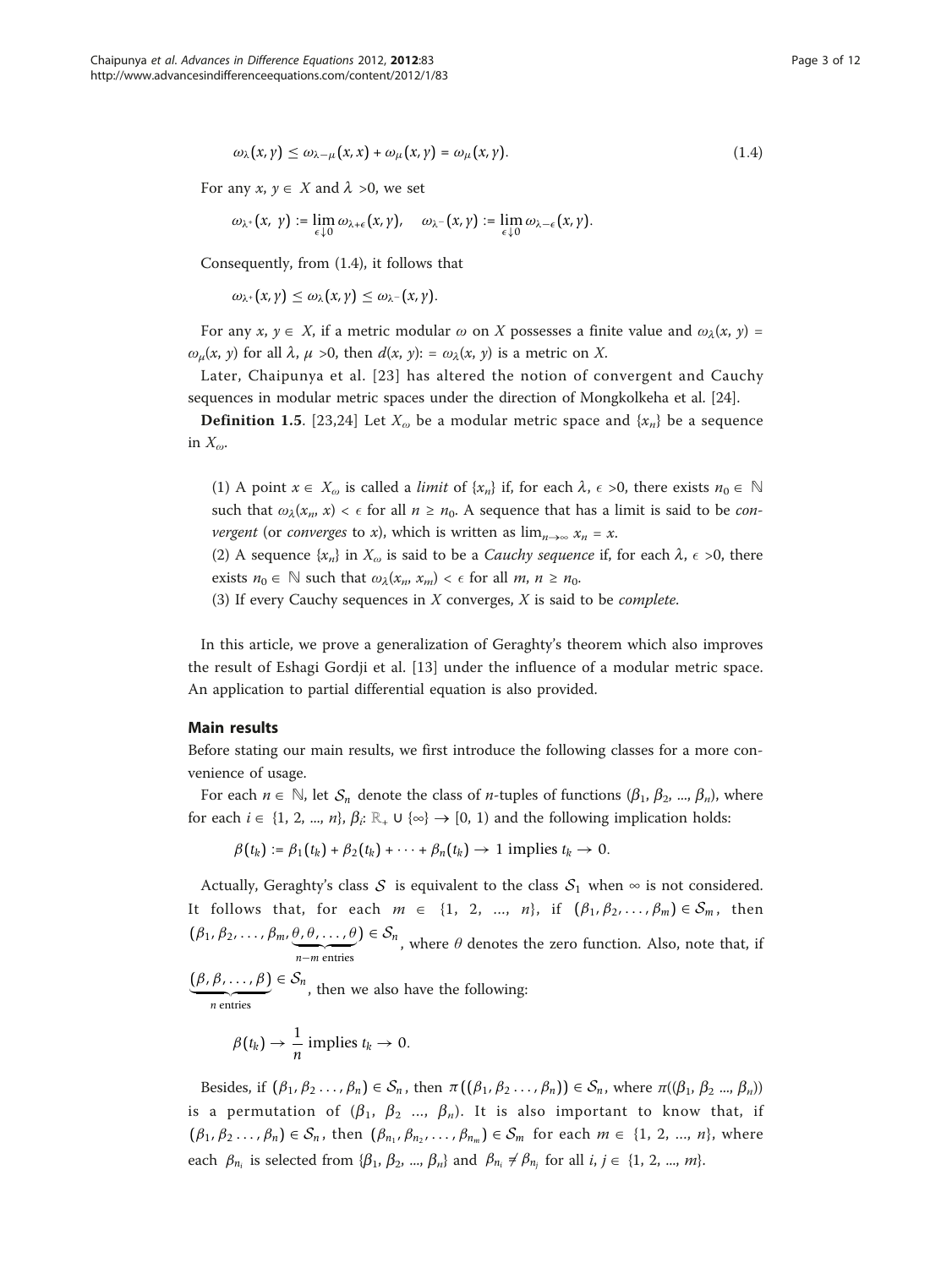Let  $\bar{\Psi}$  denote the class of functions  $\psi: \mathbb{R}_+ \cup {\infty} \rightarrow \mathbb{R}_+ \cup {\infty}$  satisfying the following conditions:

(a) If  $0 < t < \infty$ , then  $\psi(t) < \infty$ . (b)  $\psi|_{\mathbb{R}_+} \in \Psi$ .

Now, we are ready to give our main results in this article.

**Theorem 2.1.** Let  $X_{\omega}$  be a complete modular metric space with a partial ordering  $\boldsymbol{\Xi}$ and f be a self-mapping on  $X_{\omega}$  such that, for each  $\lambda > 0$ , there exists  $\eta(\lambda) \in (0, \lambda)$  such that

$$
\psi(\omega_{\lambda}(fx,fy)) \leq \alpha(\psi(\omega_{\lambda}(x,y)))\psi(\omega_{\lambda+\eta(\lambda)}(x,y)) + \beta(\psi(\omega_{\lambda}(x,y)))\psi(\omega_{\lambda}(x,fx)) + \gamma(\psi(\omega_{\lambda}(x,y)))\psi(\omega_{\lambda}(y,fy)), \qquad (2.1)
$$

where  $\psi \in \bar{\Psi}$  and  $(\alpha, \beta, \gamma) \in S_3$  with  $\alpha(t) + 2 \max\{\sup_{t\geq 0} \beta(t), \sup_{t\geq 0} \gamma(t)\} < 1$ . Assume also that the condition (1.2) holds. If there exists  $x_0 \in X_\omega$  such that  $\omega_\lambda(x_0, fx_0)$  $< \infty$  for all  $\lambda > 0$ , then the following hold:

(1) f has a fixed point  $x_{\infty} \in X_{\omega}$ . (2) The sequence  $\{f^nx_0\}$  converges to  $x_\infty$ .

*Proof.* It is clear that the sequence  $\{f''x_0\}$  is nondecreasing. Assume that, for each  $n \geq 1$ , there exists  $\lambda_n > 0$  such that  $\omega_{\lambda_n}(f^n x_0, f^{n+1} x_0) \neq 0$ . Otherwise, the proof is complete. For each  $n \ge 1$ , if  $0 < \lambda \le \lambda_n$ , then we also have  $\omega_\lambda(f^n x_0, f^{n+1} x_0) \ne 0$ . Since  $f^n x_0 \equiv f^{n+1} x_0$ , for any  $0 < \lambda \leq \lambda_n$ , we have

$$
\psi(\omega_{\lambda_n}(f^n x_0, f^{n+1} x_0)) \leq \psi(\omega_{\lambda}(f^n x_0, f^{n+1} x_0)) \n\leq \alpha(\psi(\omega_{\lambda}(f^{n-1} x_0, f^n x_0)))\psi(\omega_{\lambda + \eta(\lambda)}(f^{n-1} x_0, f^n x_0)) \n+ \beta(\psi(\omega_{\lambda}(f^{n-1} x_0, f^n x_0)))\psi(\omega_{\lambda}(f^{n-1} x_0, f^n x_0)) \n+ \gamma(\psi(\omega_{\lambda}(f^{n-1} x_0, f^n x_0)))\psi(\omega_{\lambda}(f^n x_0, f^{n+1} x_0)) \n\leq \alpha(\psi(\omega_{\lambda}(f^{n-1} x_0, f^n x_0)))\psi(\omega_{\lambda}(f^{n-1} x_0, f^n x_0)) \n+ \beta(\psi(\omega_{\lambda}(f^{n-1} x_0, f^n x_0)))\psi(\omega_{\lambda}(f^{n-1} x_0, f^n x_0)) \n+ \gamma(\psi(\omega_{\lambda}(f^{n-1} x_0, f^n x_0)))\psi(\omega_{\lambda}(f^n x_0, f^{n+1} x_0)),
$$

which implies that

$$
\psi(\omega_{\lambda}(f^{n}x_{0}, f^{n+1}x_{0})) \leq \frac{\alpha(\psi(\omega_{\lambda}(f^{n-1}x_{0}, f^{n}x_{0}))) + \beta(\psi(\omega_{\lambda}(f^{n-1}x_{0}, f^{n}x_{0})))}{1-\gamma(\psi(\omega_{\lambda}(f^{n-1}x_{0}, f^{n}x_{0})))} \psi(\omega_{\lambda}(f^{n-1}x_{0}, f^{n}x_{0}))
$$
\n
$$
\leq \psi(\omega_{\lambda}(f^{n-1}x_{0}, f^{n}x_{0}))
$$
\n
$$
\vdots
$$
\n
$$
\leq \psi(\omega_{\lambda}(x_{0}, fx_{0}))
$$
\n
$$
< \infty.
$$

Therefore,  $\{\psi(\omega_{\lambda}(f^{n}x_0, f^{n+1}x_0))\}$  is nonincreasing and bounded below. So, the sequence converges to some number  $r \ge 0$ . Assume  $r > 0$ . Observe that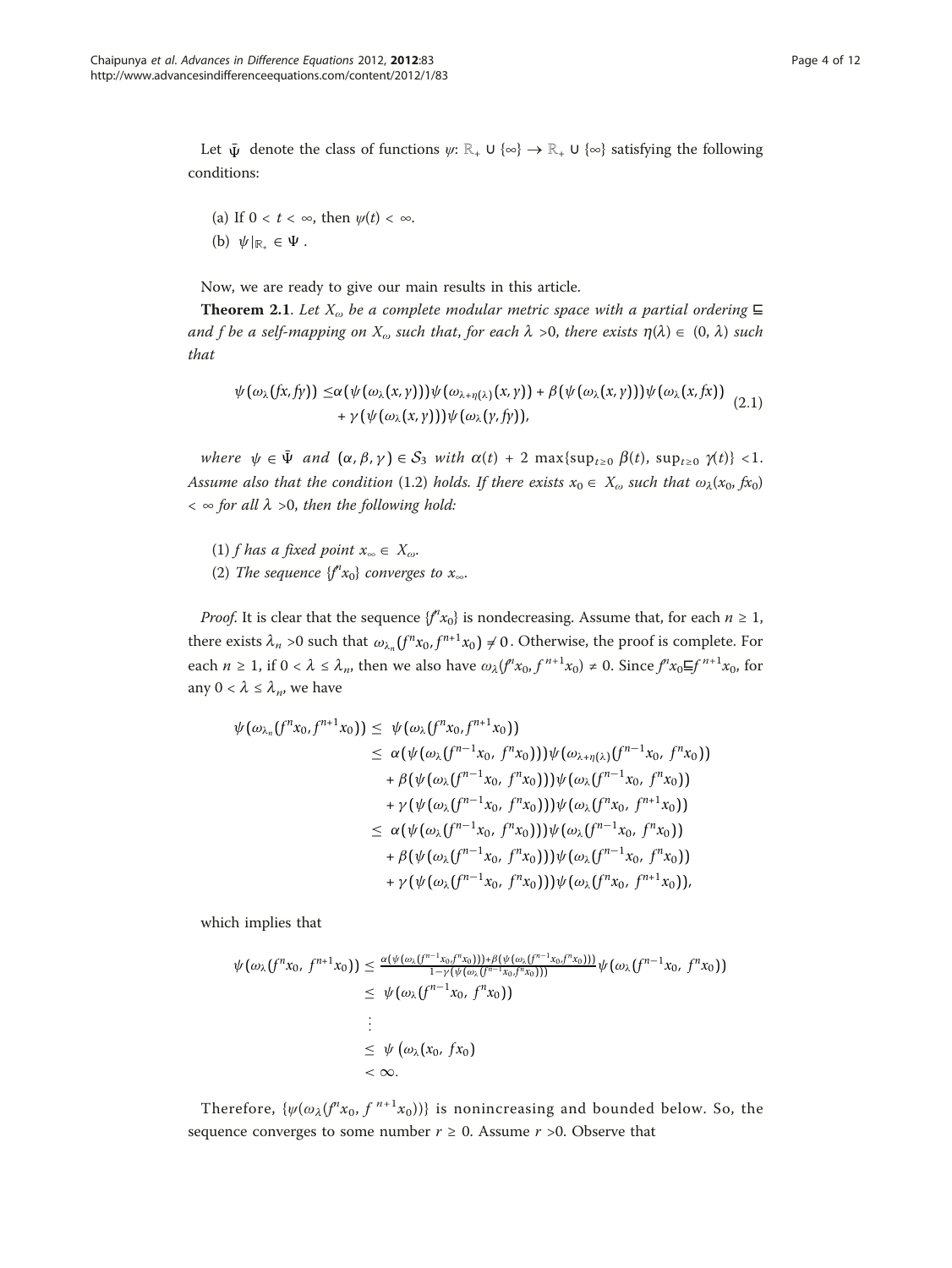$$
\psi(\omega_{\lambda}(f^{n}x_{0}, f^{n+1}x_{0})) \leq [\alpha(\psi(\omega_{\lambda}(f^{n-1}x_{0}, f^{n}x_{0}))) + \beta(\psi(\omega_{\lambda}(f^{n-1}x_{0}, f^{n}x_{0}))) + \gamma(\psi(\omega_{\lambda}(f^{n-1}x_{0}, f^{n}x_{0})))] \psi(\omega_{\lambda}(f^{n-1}x_{0}, f^{n}x_{0})).
$$

Taking  $n \to \infty$ , we have

$$
1 \leq \liminf_{n \to \infty} \left[ \alpha(\psi(\omega_\lambda(f^{n-1}x_0, f^n x_0))) + \beta(\psi(\omega_\lambda(f^{n-1}x_0, f^n x_0))) + \gamma(\psi(\omega_\lambda(f^{n-1}x_0, f^n x_0))) \right].
$$

So, we have 
$$
\lim_{n\to\infty} \psi(\omega_\lambda(f^{n-1}x_0, f^nx_0)) = 0
$$
 and hence

$$
\lim_{n\to\infty}\omega_\lambda\big(f^{n-1}x_0,\ f^nx_0\big)=0,
$$

which is a contradiction of our assumption. Therefore,  $\lim_{n\to\infty} \psi(\omega_\lambda(f^n x_0, f^{n+1} x_0)) = 0$  and so, we have  $\lim_{n\to\infty} \omega_\lambda(f^n x_0, f^{n+1} x_0) = 0$ . Moreover, we have  $\lim_{n\to\infty} \omega_\lambda(f^n x_0, f^{n+1} x_0) = 0$  for all  $\lambda > 0$ .

Next, we show that  ${f''x_0}$  is a Cauchy sequence. Assume the contrary. So, there exists  $\lambda_0$ ,  $\epsilon_0 > 0$  for which we can define two subsequences  $\{f^{m_k}x_0\}$  and  $\{f^{n_k}x_0\}$  of the sequence  $\{f^n x_0\}$  such that, for any  $n_k > m_k > k$ ,  $\omega_{\lambda_0}(f^{m_k} x_0, f^{n_k} x_0) \ge \epsilon_0$ , but  $\omega_{\lambda_0} (f^{m_k} x_0, f^{n_k-1} x_0) < \epsilon_0$ . Now, since  $f^{m_k} x_0 \sqsubseteq f^{n_k} x_0$ , we observe that

$$
\psi(\epsilon_{0}) \leq \psi(\omega_{\lambda_{0}}(f^{m_{k}}x_{0}, f^{n_{k}}x_{0})) \n\leq \alpha(\psi(\omega_{\lambda_{0}}(f^{m_{k}-1}x_{0}, f^{n_{k}-1}x_{0})))\psi(\omega_{\lambda_{0}+\eta(\lambda_{0})}(f^{m_{k}-1}x_{0}, f^{n_{k}-1}x_{0})) \n+ \beta(\psi(\omega_{\lambda_{0}}(f^{m_{k}-1}x_{0}, f^{n_{k}-1}x_{0})))\psi(\omega_{\lambda_{0}}(f^{m_{k}-1}x_{0}, f^{m_{k}}x_{0})) \n+ \gamma(\psi(\omega_{\lambda_{0}}(f^{m_{k}-1}x_{0}, f^{n_{k}-1}x_{0})))\psi(\omega_{\lambda_{0}}(f^{n_{k}-1}x_{0}, f^{n_{k}}x_{0})) \n\leq \psi(\omega_{\eta(\lambda_{0})}(f^{m_{k}-1}x_{0}, f^{m_{k}}x_{0}) + \omega_{\lambda_{0}}(f^{m_{k}}x_{0}, f^{n_{k}-1}x_{0})) \n+ \psi(\omega_{\lambda_{0}}(f^{m_{k}-1}x_{0}, f^{m_{k}}x_{0})) + \psi(\omega_{\lambda_{0}}(f^{n_{k}-1}x_{0}, f^{n_{k}}x_{0})) \n\leq \psi(\omega_{\eta(\lambda_{0})}(f^{m_{k}-1}x_{0}, f^{m_{k}}x_{0}) + \epsilon_{0}) + \psi(\omega_{\lambda_{0}}(f^{m_{k}-1}x_{0}, f^{m_{k}}x_{0})) \n+ \psi(\omega_{\lambda_{0}}(f^{n_{k}-1}x_{0}, f^{n_{k}}x_{0})).
$$

Letting  $k \to \infty$ , we obtain that  $\lim_{k\to\infty} \psi(\omega_{\lambda_0}(f^{m_k}x_0, f^{n_k}x_0)) = \psi(\epsilon_0)$ . So, we have

 $\lim_{k\to\infty}\omega_{\lambda_0}(f^{m_k}x_0, f^{n_k}x_0)=\epsilon_0.$ 

Observe again that

$$
\psi(\omega_{\lambda_0}(f^{m_k}x_0, f^{n_k}x_0)) \leq \psi(\omega_{\lambda_0+\eta(\lambda_0)}(f^{m_k-1}x_0, f^{n_k-1}x_0)) + \psi(\omega_{\lambda_0}(f^{m_k-1}x_0, f^{m_k}x_0)) \n+ \psi(\omega_{\lambda_0}(f^{n_k-1}x_0, f^{n_k}x_0)) \n\leq \psi\left(\omega_{\frac{\eta(\lambda_0)}{2}}(f^{m_k-1}x_0, f^{m_k}x_0) + \omega_{\lambda_0}(f^{m_k}x_0, f^{n_k}x_0) \n+ \omega_{\frac{\eta(\lambda_0)}{2}}(f^{n_k}x_0, f^{n_k-1}x_0)\right) + \psi(\omega_{\lambda_0}(f^{m_k-1}x_0, f^{m_k}x_0)) \n+ \psi(\omega_{\lambda_0}(f^{n_k-1}x_0, f^{n_k}x_0)).
$$

Letting  $k \to \infty$ , we deduce that  $\lim_{k\to\infty} \psi(\omega_{\lambda_0}(f^{m_k-1}x_0, f^{n_k-1}x_0)) = \psi(\epsilon_0)$ . Similarly, we have

$$
\lim_{k\to\infty}\omega_{\lambda_0}\big(f^{m_k-1}x_0,\ f^{n_k-1}x_0\big)=\epsilon_0.
$$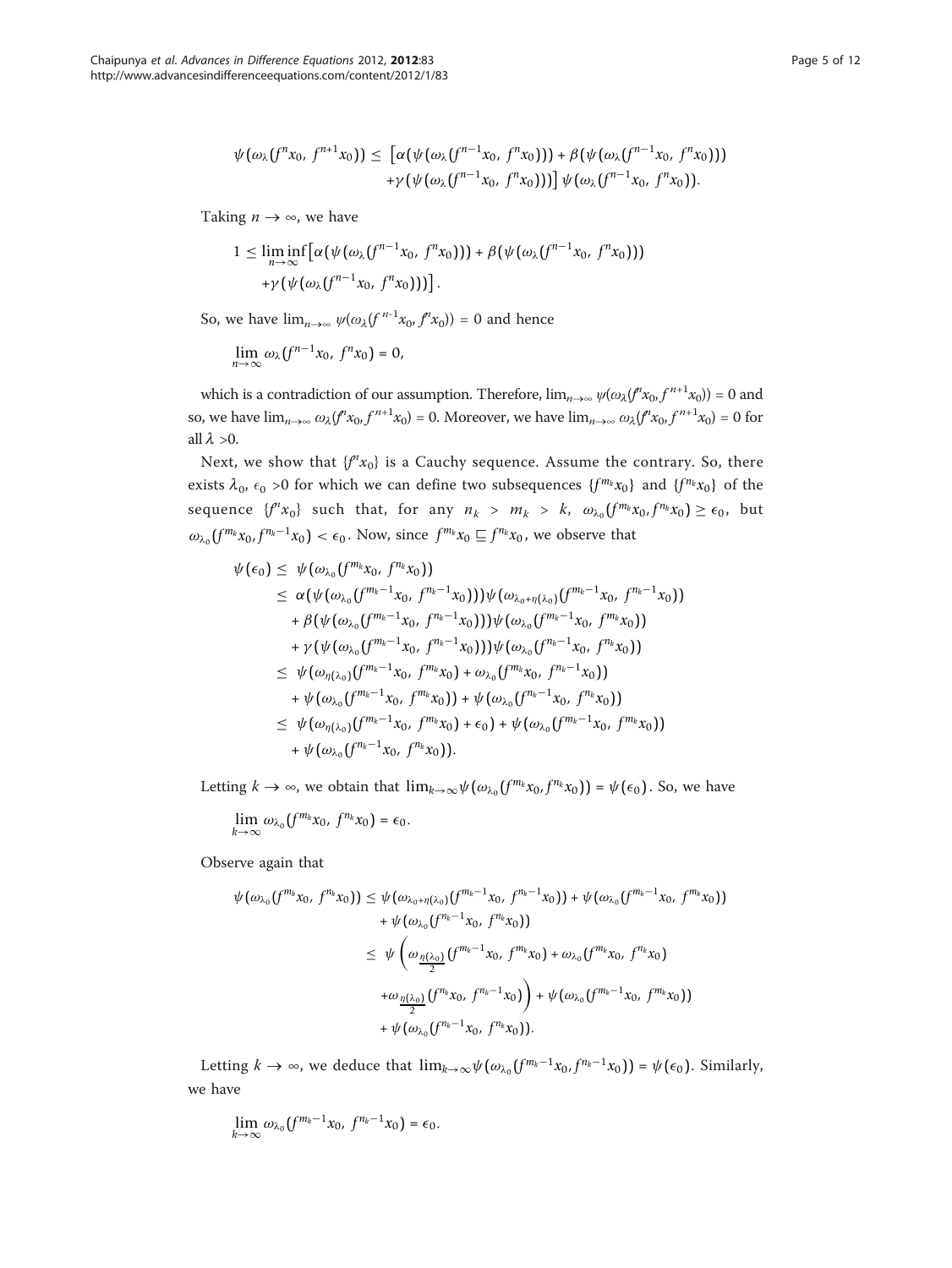Thus, it follows that

$$
1 \leq \liminf_{k\to\infty} \alpha(\psi(\omega_{\lambda_0}(f^{m_k-1}x_0, f^{n_k-1}x_0))).
$$

Therefore, we conclude that  $\lim_{k\to\infty}\psi(\omega_{\lambda_0}(f^{m_k-1}x_0, f^{n_k-1}x_0)) = 0$ , which implies that

$$
\lim_{k\to\infty}\omega_{\lambda_0}(f^{m_k-1}x_0, f^{n_k-1}x_0)=0.
$$

This is a contradiction. Therefore, it follows that  $f''(x_0)$  is a Cauchy sequence. Due to the completeness of  $X_{\omega}$ ,  $\{f''x_0\}$  converges to some point  $x_{\infty} \in X_{\omega}$ .

Now, we show that  $x_{\infty}$  is a fixed point of f. Let  $\lambda > 0$  be arbitrary. By virtue of the condition (1.2), we consider that

$$
\psi\left(\omega_{\lambda}(f^{n+1}x_0,fx_{\infty})\right) \leq \psi\left(\omega_{\lambda}(f^{n}x_0, x_{\infty})\right) + \psi\left(\omega_{\lambda}(f^{n}x_0, f^{n+1}x_0)\right).
$$

Letting  $n \to \infty$ , we obtain that  $\psi(\omega_\lambda(x_\infty, fx_\infty) \leq 0$  for all  $\lambda > 0$ . Therefore,  $x_\infty$  is a fixed point of  $f$ .

**Theorem 2.2**. Additional to the Theorem 2.1, if  $\psi$  is subadditive and the following condition holds:

for any 
$$
x, y \in X_{\omega}
$$
, there exists  $w \in X_{\omega}$  with  $w \sqsubseteq$  *fw* and  $\omega_{\lambda}(w, fw) < \infty$  for all  $\lambda > 0$   
such that *w* is comparable to both *x* and *y*, (2.2)

then the fixed point in Theorem 2.1 is unique.

*Proof.* By Theorem 2.1, we know that f has a fixed point  $x_{\infty} \in X_{\omega}$ . Assume that  $y_{\infty} \in X_{\omega}$  $X_{\omega}$  is also another fixed point of f. Thus, we can find  $w \in X_{\omega}$  with  $w \subseteq fw$  and comparable to both  $x_{\infty}$  and  $y_{\infty}$ . It follows that  $f^iw$  is comparable with both  $x_{\infty}$  and  $y_{\infty}$  for each  $n \in \mathbb{N}$ . Observe that, for any  $\lambda > 0$ ,

$$
\psi(\omega_{\lambda}(f^{n+1}w, x_{\infty}) = \psi(\omega_{\lambda}(f^{n+1}w, fx_{\infty})
$$
\n
$$
\leq \alpha(\psi(\omega_{\lambda}(f^{n}w, x_{\infty})))\psi(\omega_{\lambda}(f^{n}w, x_{\infty}))
$$
\n
$$
+ \beta(\psi(\omega_{\lambda}(f^{n}w, x_{\infty})))\psi(\omega_{\lambda}(f^{n}w, f^{n+1}w))
$$
\n
$$
\leq \alpha(\psi(\omega_{\lambda}(f^{n}w, x_{\infty})))\psi(\omega_{\lambda}(f^{n}w, x_{\infty}))
$$
\n
$$
+ \beta(\psi(\omega_{\lambda}(f^{n}w, x_{\infty})))\psi(\omega_{\lambda}(f^{n}w, x_{\infty}))
$$
\n
$$
+ \beta(\psi(\omega_{\lambda}(f^{n}w, x_{\infty})))\psi(\omega_{\lambda}(x_{\infty}, f^{n+1}w)).
$$
\n(2.3)

Therefore, without loss of generality, we have

$$
\psi(\omega_{\lambda}(f^{n+1}w, x_{\infty}) \leq \frac{\alpha(\psi(\omega_{\lambda}(f^{n}w, x_{\infty}))) + \beta(\psi(\omega_{\lambda}(f^{n}w, x_{\infty})))}{1 - \beta(\psi(\omega_{\lambda}(f^{n}w, x_{\infty})))} \psi(\omega_{\lambda}(f^{n}w, x_{\infty}))
$$
\n
$$
\leq \psi(\omega_{\lambda}(f^{n}w, x_{\infty}))
$$
\n
$$
\vdots
$$
\n
$$
\leq \psi(\omega_{\lambda}(w, x_{\infty}))
$$
\n
$$
< \infty.
$$

Therefore,  $\{\psi(\omega_{\lambda}(f^{n}w, x_{\infty}))\}$  is nonincreasing and bounded below. So, it converges to some real number  $h \ge 0$ . Assume that  $h > 0$ . According to the proof of Theorem 2.1, we know that  $\lim_{n\to\infty} \omega_\lambda(f^n w, f^{n+1} w) = 0$  for all  $\lambda > 0$ . Thus, letting  $n \to \infty$  in the inequality (2.3), we have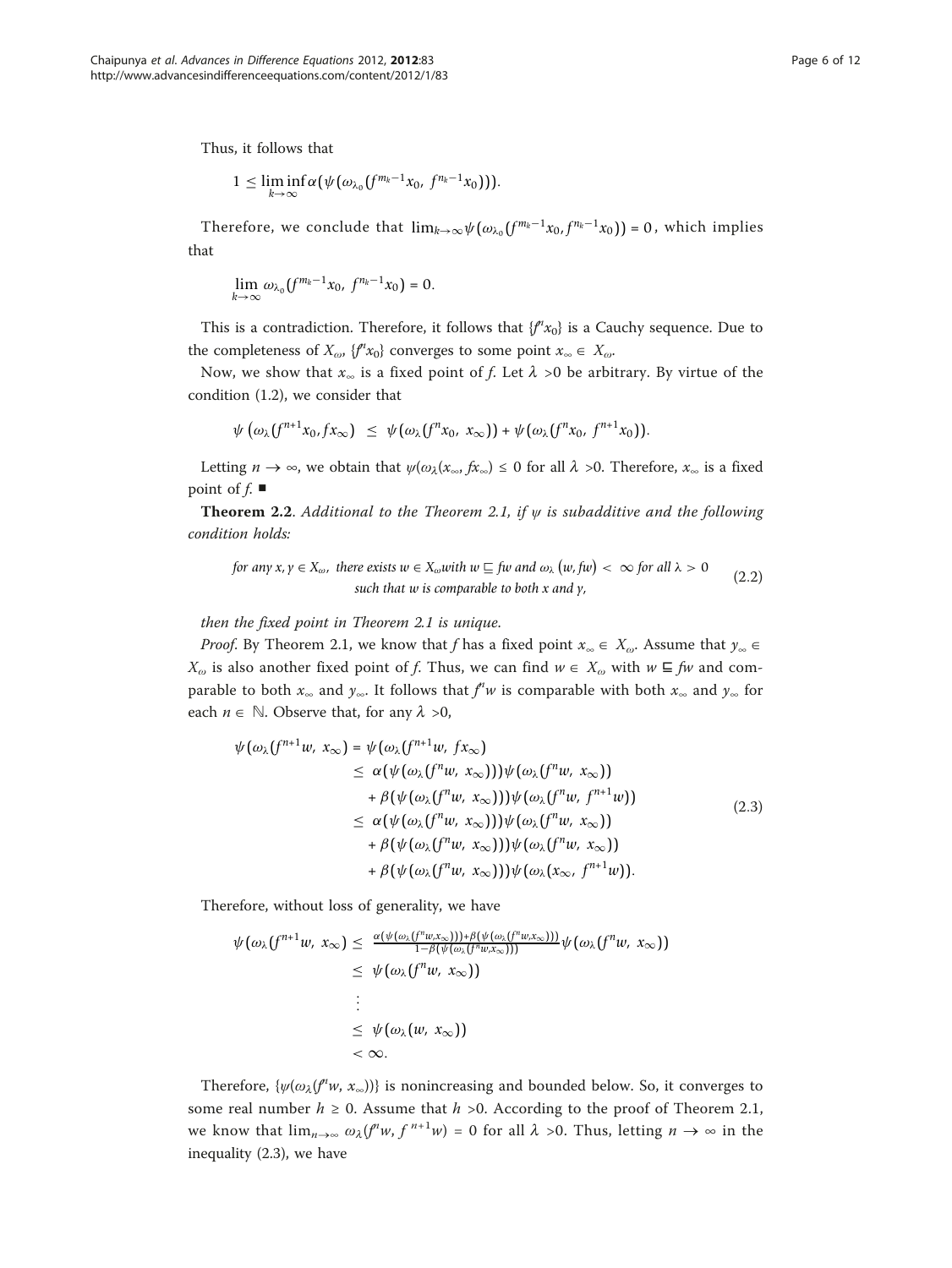$1 \leq \liminf_{n \to \infty} \alpha(\psi(\omega_\lambda(f^n w, x_\infty))).$ 

Thus, we have  $\{f^n w\}$  converges to  $x_{\infty}$ . Similarly, we obtain that  $\{f^n w\}$  converges also to  $y_{\infty}$ . Since the limit is unique, we have  $x_{\infty} = y_{\infty}$ . This contradicts our assumption. Therefore, the theorem is proved. ■

**Corollary 2.3.** Additional to Theorem 2.1, if  $X_{\omega}$  is totally ordered, then the fixed point in Theorem 2.1 is unique.

*Proof.* Since  $X_{\omega}$  is totally ordered, the condition (2.2) is satisfied. Thus, applying Theorem 2.2, we obtain the result. ■

The following two corollaries nicely broaden the results in [[24\]](#page-11-0) (see Theorems 3.2 and 3.6 [\[24\]](#page-11-0)).

Corollary 2.4. Let  $X_{\omega}$  be a complete modular metric space with a partial ordering  $\boldsymbol{\Xi}$ and f be a self-mapping on  $X_{\omega}$  such that, for any  $\lambda > 0$ , there exists  $\eta(\lambda) \in (0, \lambda)$  such that

 $\psi(\omega_\lambda(fx, f_y)) \leq \alpha(\psi(\omega_\lambda(x, y)))\psi(\omega_{\lambda+n(\lambda)}(x, y)),$ 

where  $\alpha \in S$  and  $\psi \in \bar{\Psi}$ . Assume also that f is continuous or the condition (1.2) holds. Then f has a fixed point in  $X_{\alpha}$ . Moreover, if the condition (2.2) is satisfied, the fixed point is unique.

*Proof.* Since  $\alpha \in S$ , we have  $(\alpha, \theta, \theta) \in S_3$ . Thus, apply Theorems 2.1 and 2.2, we have the conclusion. ■

**Corollary 2.5.** Let  $X_{\omega}$  be a complete modular metric space with a partial ordering ⊑ and f be a self-mapping on  $X_{\omega}$  such that, for any  $\lambda > 0$ , there exist  $\zeta(\lambda)$ ,  $\mu(\lambda) \in (0, \lambda)$ such that

 $\psi(\omega_\lambda(fx, f_y)) \leq \beta(\psi(\omega_\lambda(x, y)))\psi(\omega_\lambda(x, f_x)) + \gamma(\psi(\omega_\lambda(x, y)))\psi(\omega_\lambda(y, f_y)),$ 

where  $\psi \in \bar{\Psi}$  and  $(\beta, \gamma) \in S_2$  with max{sup<sub>t≥0</sub>  $\beta(t)$ , sup<sub>t≥0</sub>  $\gamma(t)$ } <1. Assume also that f is continuous or that the condition (1.2) holds. Then f has a fixed point in  $X_{\omega}$ . Moreover, if the condition (2.2) is satisfied, the fixed point is unique.

*Proof.* Since  $(\beta, \gamma) \in S_2$ , we have  $(\theta, \beta, \gamma) \in S_3$ . Thus, apply Theorems 2.1 and 2.2, we have the conclusion. ■

# Applications

In this section, we give an application of our theorems to establish the existence and uniqueness of a solution to a nonhomogeneous linear parabolic partial differential equation satisfying a given initial condition.

Consider the following initial value problem

$$
\begin{cases} u_t(x, t) = u_{xx}(x, t) + F(x, t, u(x, t), u_x(x, t)), -\infty < x < \infty, 0 < t \leq T \\ u(x, 0) = \varphi(x) \geq 0, & -\infty < x < \infty, \end{cases}
$$
(3.1)

where we assume  $\phi$  to be continuously differentiable such that  $\phi$  and  $\phi'$  are bounded and F is continuous.

By a solution of the system (3.1), we meant a function  $u \equiv u(x, t)$  defined on  $\mathbb{R} \times I$ , where  $I: = [0, T]$ , satisfying the following conditions: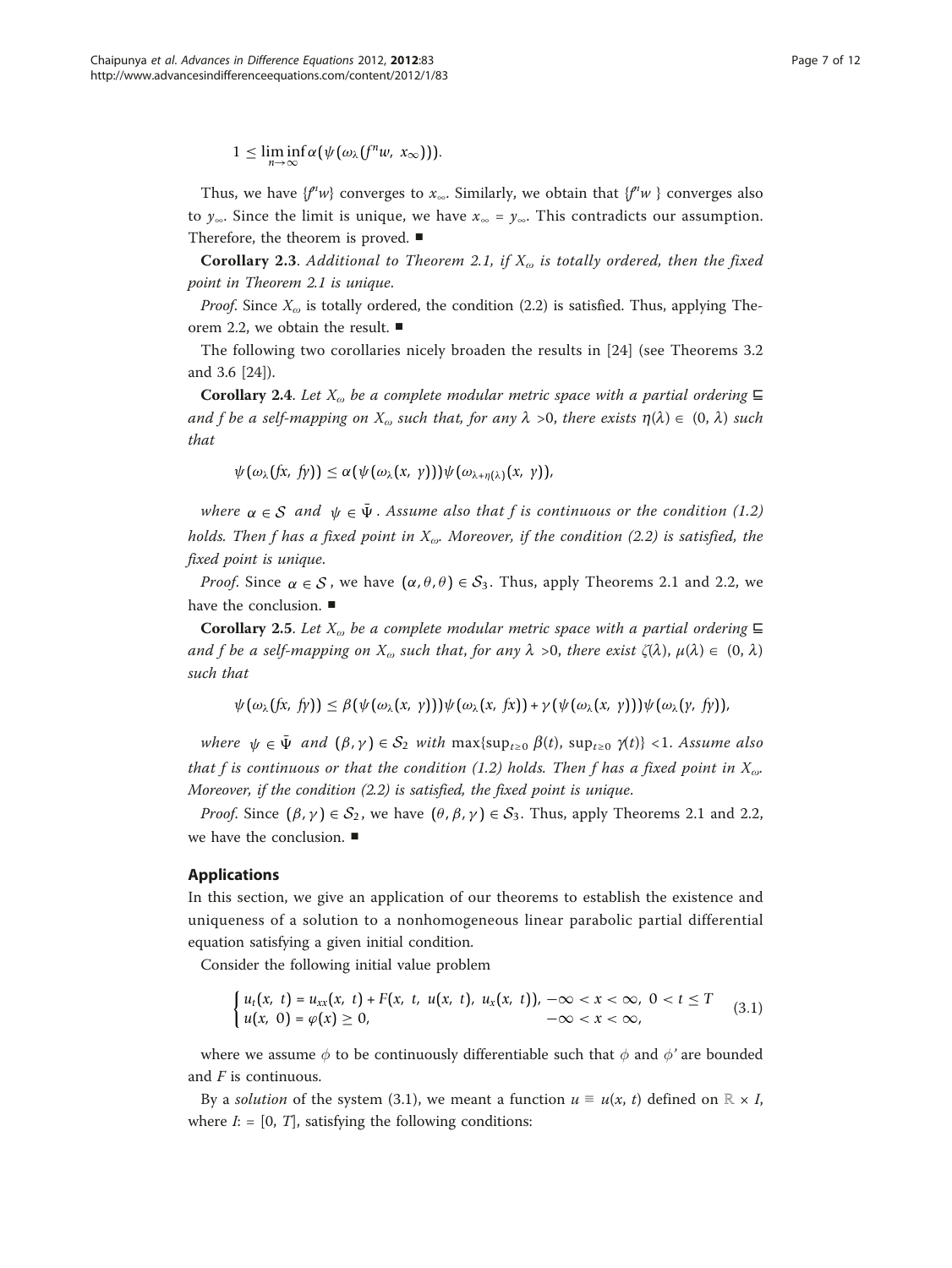(a)  $u, u_t, u_x, u_{xx} \in C(\mathbb{R} \times I).$ (b) *u* and  $u_x$  are bounded in  $\mathbb{R} \times I$ . (c)  $u_t(x, t) = u_{xx}(x, t) + F(x, t, u(x, t), u_x(x, t))$  for all  $(x, t) \in \mathbb{R} \times I$ . (d)  $u(x, 0) = \phi(x)$  for all  $x \in \mathbb{R}$ .

Now, we consider the following space:

 $\Omega := \{u(x, t) : u, u_x \in C(\mathbb{R} \times I) \text{ and } ||u|| < \infty \},\$ 

where

$$
||u|| := \sup_{x \in \mathbb{R}, t \in I} |u(x, t)| + \sup_{x \in \mathbb{R}, t \in I} |u_x(x, t)|.
$$

Obviously, the function  $\omega: \mathbb{R}^+ \times \Omega \times \Omega \to \mathbb{R}_+$  given by

$$
\omega_\lambda\big(x, \ y\big) := \frac{1}{1+\lambda} ||u - v||
$$

is a metric modular on  $Ω$ . Clearly, the set  $Ω<sub>ω</sub>$  is a complete modular metric space independent of generators. Define a partial ordering  $\subseteq$  on  $\Omega_{\omega}$  by

$$
u, v \in \Omega_{\omega}, u \sqsubseteq v \Leftrightarrow u(x, t) \le v(x, t)
$$
 and  $u_x(x, t) \le v_x(x, t)$  at each  $(x, t) \in \mathbb{R} \times I$ .

Taking a nondecreasing sequence  $\{u_n\}$  in  $\Omega_\omega$  converging to  $u \in \Omega_\omega$ . For any  $(x, t) \in$  $\mathbb{R} \times I$ ,

we have

$$
u_1(x, t) \leq u_2(x, t) \leq \cdots \leq u_n(x, t) \leq \cdots
$$

and

$$
(u_1)_x(x, t) \le (u_2)_x(x, t) \le \cdots \le (u_n)_x(x, t) \le \cdots
$$

Since the sequences  $\{u_n(x, t)\}$  and  $\{(u_n)_x(x, t)\}$  converges to  $u(x, t)$  and  $u_x(x, t)$ , respectively, it follows that, for any  $(x, t) \in \mathbb{R} \times I$ ,

 $u_n(x, t) \le u(x, t)$  and  $(u_n)_x(x, t) \le u_x(x, t)$ 

for all  $n \ge 1$ . Therefore,  $u_n \sqsubseteq u$  for all  $n \ge 1$ . So, the space  $\Omega_{\omega}$  satisfies the condition (1.2). Theorem 3.1. Consider the problem (3.1) and assume the following:

(1) For any  $c > 0$  with  $|s| < c$  and  $|p| < c$ , the function F  $(x, t, s, p)$  is uniformly Hölder continuous in X and t for each compact subset of  $\mathbb{R} \times I$ .

(2) There exists a constant  $c_F \le (T + 2\pi)^{-1}$ 1 2 *T*  $\frac{1}{2}$ <sub>)</sub><sup>-1</sup> such that, for any  $\lambda > 0$ , there exists  $\eta(\lambda) \in (0, \lambda)$  such that

$$
0 \leq \frac{1}{1+\lambda} [F(x, t, s_2, p_2) - F(x, t, s_1, p_1)]
$$
  
 
$$
\leq c_F \left[ \frac{1}{1+\lambda + \eta(\lambda)} \rho \left( \Xi \left( \frac{s_2 - s_1 + p_2 - p_1}{1+\lambda} \right) \right) + \frac{1}{1+\lambda} \sigma \left( \Xi \left( \frac{s_2 - s_1 + p_2 - p_1}{1+\lambda} \right) \right) \right]
$$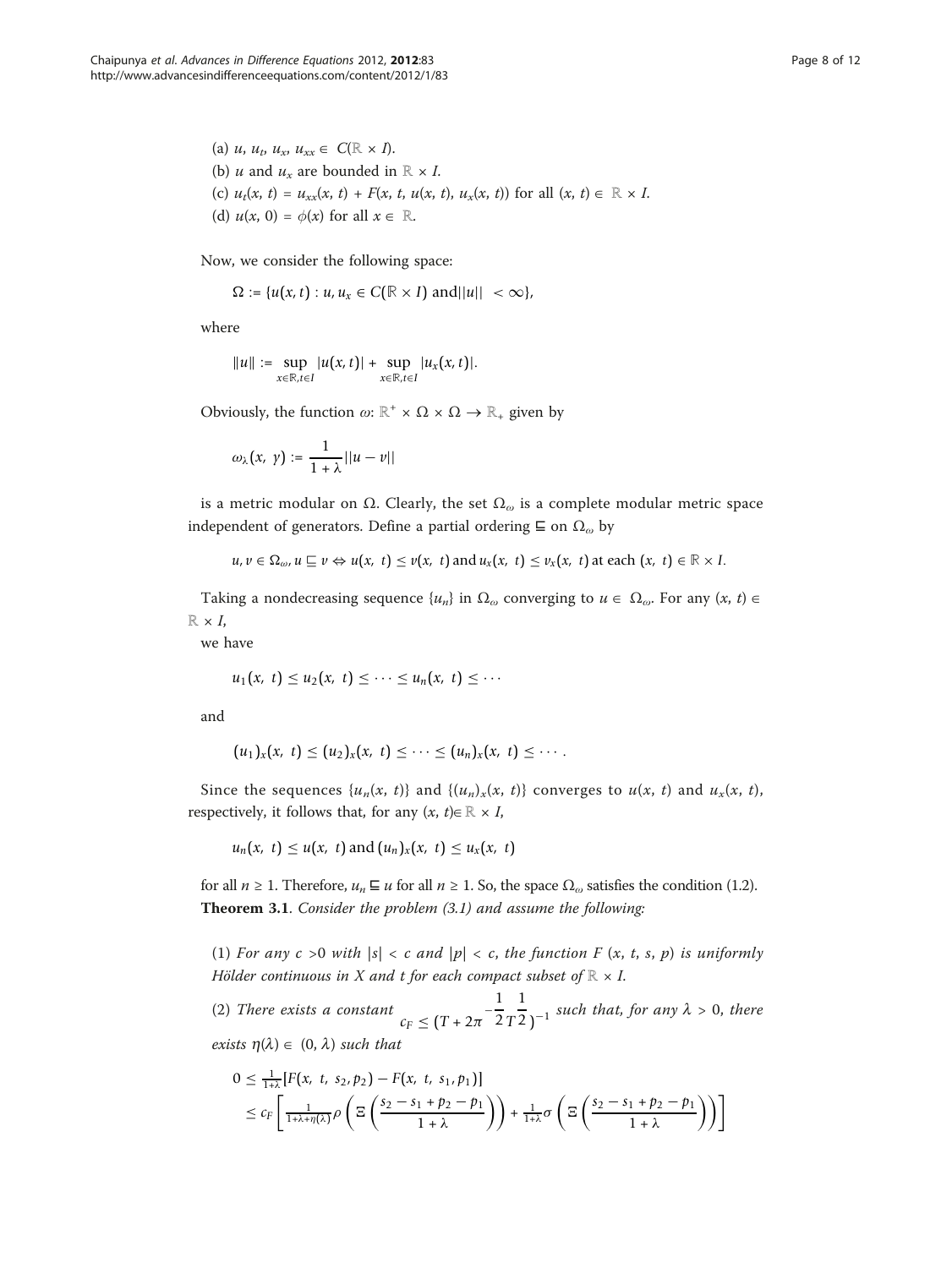for all  $(s_1, p_1)$ ,  $(s_2, p_2) \in \mathbb{R} \times \mathbb{R}$  with  $s_1 \leq s_2$  and  $p_1 \leq p_2$ , where  $\Xi \in \bar{\Psi}$  is sublinear with  $\Xi(x) \leq t$  and  $\rho$ ,  $\sigma$  are nondecreasing functions on  $\mathbb{R}_+$  such that  $\rho(t) < (1 - k)t$ and  $\sigma(t)$  <(1 -k)kt for all t >0 and for some fixed  $k \in (0, 1)$ . (3) The two functions  $\Gamma$ ,  $\Upsilon$ :  $\mathbb{R}_+ \rightarrow [0, 1)$  given by

$$
\Gamma(t)=\left\{\begin{array}{ll}0 & \text{if }t=0,\\ \frac{\rho(t)}{(1-k)t} & \text{if }t>0,\end{array}\right.\qquad \qquad \Upsilon(t)=\left\{\begin{array}{ll}0 & \text{if }t=0,\\ \frac{\sigma(t)}{(1-k)t} & \text{if }t>0,\end{array}\right.
$$

are such that  $(\Gamma, \Upsilon, \Upsilon) \in S_3$ ,  $\Gamma$  + 2 $\Upsilon$  < 1.

(4) 
$$
F(x, t, s, 0) \ge \frac{s}{\int_0^t \int_{\infty}^{\infty} k(x - \xi, t - \tau) d\xi d\tau}
$$
 for all  $s \ge 0$ .

(5)  $F$  is bounded for bounded  $s$  and  $p$ .

# Then, the existence and uniqueness of the solution of the system (3.1) is affirmative.

It is essential to note that the problem (3.1) is equivalent (under the assumption of Theorem 3.1) to the integral equation:

$$
u(x, t) = \int_{-\infty}^{\infty} k(x-\xi, t)\varphi(\xi)d\xi + \int_{0}^{t} \int_{-\infty}^{\infty} k(x-\xi, t-\tau)F(\xi, \tau, u(\xi, \tau), u_x(\xi, \tau))d\xi d\tau
$$
 (3.2)

for all  $x \in \mathbb{R}$  and  $0 \le t \le T$ , where

$$
k(x, t) := \frac{1}{\sqrt{4\pi t}}e^{-\frac{x^2}{4t}}
$$

for all  $x \in \mathbb{R}$  and t >0. The system (3.1) possesses a unique solution if and only if the equation (3.2) possesses a unique solution u such that u and  $u_x$  are both continuous and bounded for all  $x \in \mathbb{R}$  and  $0 < t \leq T$ .

Define a mapping Λ:  $\Omega_{\omega} \rightarrow \Omega_{\omega}$  by

$$
(\Lambda u)(x,\;t):=\int\limits_{-\infty}^{\infty}k(x-\xi,\;t)\varphi(\xi)d\xi+\int\limits_{0}^{t}\int\limits_{-\infty}^{\infty}k(x-\xi,\;t-\tau)F(\xi,\;\tau,\;u(\xi,\;\tau),\;u_{x}(\xi,\;\tau))d\xi d\tau
$$

for all  $(x, t) \mathbb{R} \times I$ . Then the problem of finding the solution to the equation (3.2) is equivalent to the problem of finding the fixed point of  $\Lambda$ .

*Proof (Theorem 3.1).* It is easy to see that the mapping  $\Lambda$  is nondecreasing by the definition. Let  $u, v \in \Omega_{\omega}$  with  $u \subseteq v$ . Suppose that  $u \neq v$ . Besides, we have

$$
\frac{1}{1+\lambda} \left| (\Lambda v)(x, t) - (\Lambda u)(x, t) \right|
$$
\n
$$
\leq \frac{1}{1+\lambda} \int_{0}^{t} \int_{-\infty}^{\infty} k(x - \xi, t - \tau) |F(\xi, \tau, v(\xi, \tau), v_x(\xi, \tau)) - F(\xi, \tau, u(\xi, \tau), u_x(\xi, \tau))| d\xi d\tau
$$
\n
$$
\leq \int_{0}^{t} \int_{-\infty}^{\infty} k(x - \xi, t - \tau) c_F \left[ \frac{1}{1+\lambda + \eta(\lambda)} \rho \left( \Xi \left( \frac{1}{1+\lambda} \left( v(\xi, \tau) - u(\xi, \tau) + v_x(\xi, \tau) - u_x(\xi, \tau) \right) \right) \right) + \frac{1}{1+\lambda} \sigma \left( \Xi \left( \frac{1}{1+\lambda} \left( v(\xi, \tau) - u(\xi, \tau) + v_x(\xi, \tau) - u_x(\xi, \tau) \right) \right) \right) \right] d\xi d\tau
$$
\n
$$
\leq c_F \left[ \frac{1}{1+\lambda + \eta(\lambda)} \rho \left( \Xi(\omega_{\lambda}(u, v)) \right) + \frac{1}{1+\lambda} \sigma \left( \Xi(\omega_{\lambda}(u, v)) \right) \right] \int_{0}^{t} \int_{-\infty}^{\infty} k(x - \xi, t - \tau) d\xi d\tau
$$
\n
$$
\leq c_F \left[ \frac{1}{1+\lambda + \eta(\lambda)} \rho \left( \Xi(\omega_{\lambda}(u, v)) \right) + \frac{1}{1+\lambda} \sigma \left( \Xi(\omega_{\lambda}(u, v)) \right) \right] T.
$$
\n(3.3)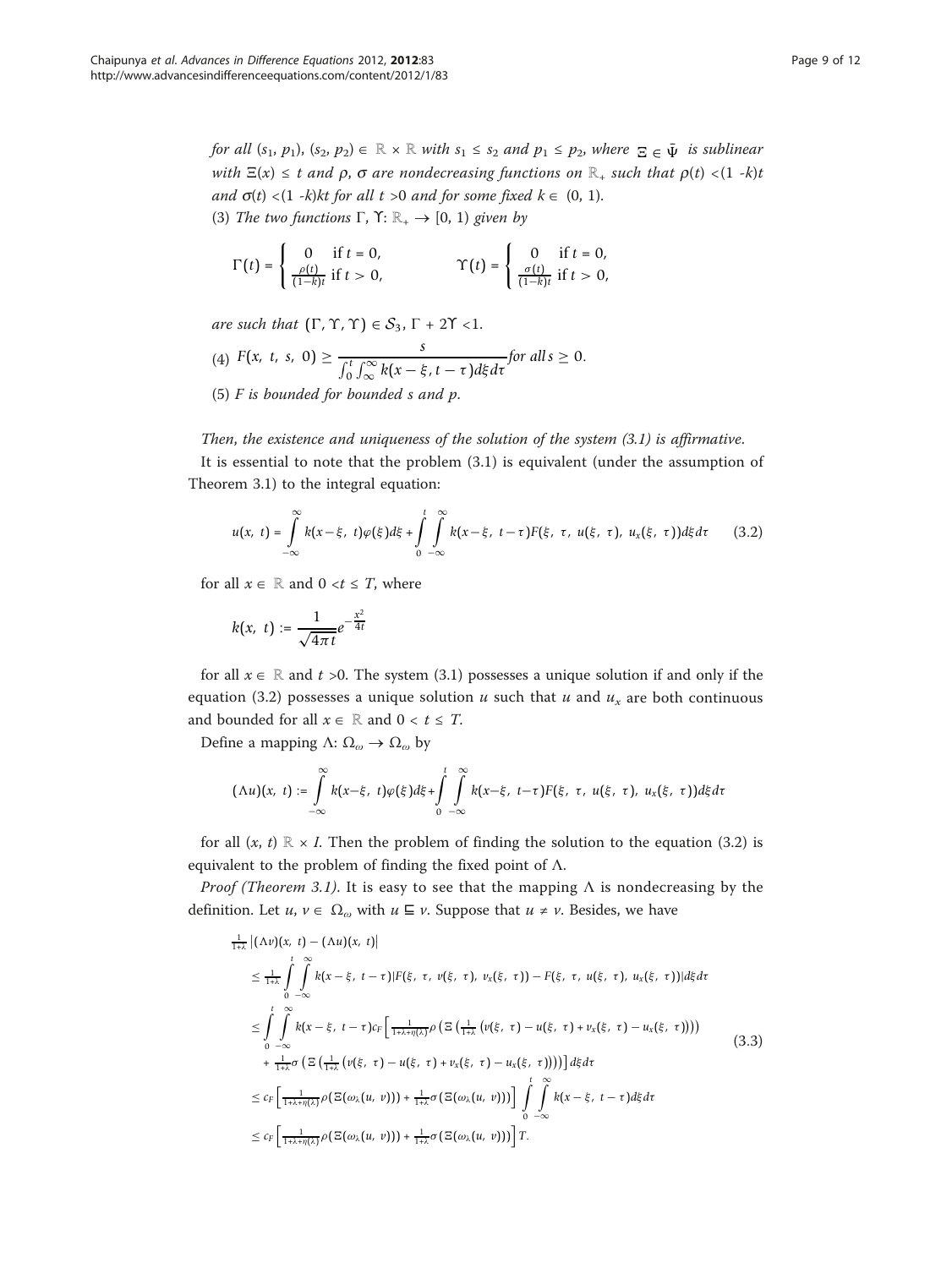$$
\frac{1}{1+\lambda} |(\Lambda v)_x(x,t) - (\Lambda u)_x(x,t)|
$$
\n
$$
\leq c_F \left[ \frac{1}{1+\lambda + \eta(\lambda)} \rho \left( \Xi(\omega_\lambda(u,v)) \right) + \frac{1}{1+\lambda} \sigma \left( \Xi(\omega_\lambda(u,v)) \right) \right] \int_0^t \int_{-\infty}^{\infty} |k_x(x-\xi, t-\tau)| d\xi d\tau \qquad (3.4)
$$
\n
$$
\leq 2\pi^{-\frac{1}{2}} T^{-\frac{1}{2}} c_F \left[ \frac{1}{1+\lambda + \eta(\lambda)} \rho \left( \Xi(\omega_\lambda(u,v)) \right) + \frac{1}{1+\lambda} \sigma \left( \Xi(\omega_\lambda(u,v)) \right) \right].
$$

Note that by (2), we have  $\sup_{t\geq0} \Upsilon(t) \leq k < 1$ . Together with (3.3) and (3.4), we obtain

$$
\omega_{\lambda}(\Lambda u, \Lambda v) \leq (T + 2\pi^{-\frac{1}{2}} T^{\frac{1}{2}}) c_{F} \left[ \frac{1}{1 + \lambda + \eta(\lambda)} \rho \left( \Xi(\omega_{\lambda}(u, v)) \right) + \frac{1}{1 + \lambda} \sigma \left( \Xi(\omega_{\lambda}(u, v)) \right) \right]
$$
\n
$$
\leq \frac{1}{1 + \lambda + \eta(\lambda)} \rho \left( \Xi(\omega_{\lambda}(u, v)) \right) + \frac{1}{1 + \lambda} \sigma \left( \Xi(\omega_{\lambda}(u, v)) \right)
$$
\n
$$
= \frac{||u - v||}{1 + \lambda + \eta(\lambda)} \frac{\rho \left( \Xi(\omega_{\lambda}(u, v)) \right)}{||u - v||} + \frac{||u - v||}{1 + \lambda} \frac{\sigma \left( \Xi(\omega_{\lambda}(u, v)) \right)}{||u - v||}
$$
\n
$$
\leq \omega_{\lambda + \eta(\lambda)}(u, v) \frac{\rho \left( \Xi(\omega_{\lambda}(u, v)) \right)}{\omega_{\lambda}(u, v)} + \omega_{\lambda}(u, \Lambda u) \frac{\sigma \left( \Xi(\omega_{\lambda}(u, v)) \right)}{\omega_{\lambda}(u, v)}
$$
\n
$$
+ \omega_{\lambda}(v, \Lambda v) \frac{\sigma \left( \Xi(\omega_{\lambda}(u, v)) \right)}{\omega_{\lambda}(u, v)} + \omega_{\lambda}(\Lambda u, \Lambda v) \frac{\sigma \left( \Xi(\omega_{\lambda}(u, v)) \right)}{\omega_{\lambda}(u, v)}
$$
\n
$$
\leq \omega_{\lambda + \eta(\lambda)}(u, v) \frac{\rho \left( \Xi(\omega_{\lambda}(u, v)) \right)}{\omega_{\lambda}(u, v)} + \omega_{\lambda}(u, \Lambda u) \frac{\sigma \left( \Xi(\omega_{\lambda}(u, v)) \right)}{\omega_{\lambda}(u, v)}
$$
\n
$$
+ \omega_{\lambda}(v, \Lambda v) \frac{\sigma \left( \Xi(\omega_{\lambda}(u, v)) \right)}{\omega_{\lambda}(u, v)} + \omega_{\lambda}(\Lambda u, \Lambda v) \Upsilon(\omega_{\lambda}(u, v))
$$
\n
$$
\leq \omega_{\lambda + \eta(\lambda)}(u, v) \frac{\rho \left( \Xi(\omega_{\lambda}(u, v)) \right)}{\omega_{\lambda}(u, v)} + \omega_{\lambda}(u, \Lambda u
$$

Further, we obtain

$$
\omega_{\lambda}(\Lambda u, \Lambda v) \leq \omega_{\lambda + \eta(\lambda)}(u, v) \Gamma(\Xi(\omega_{\lambda}(u, v))) + \omega_{\lambda + \zeta(\lambda)}(u, \Lambda u) \Upsilon(\Xi(\omega_{\lambda}(u, v))) + \omega_{\lambda + \mu(\lambda)}(v, \Lambda v) \Upsilon(\Xi(\omega_{\lambda}(u, v))).
$$

Moreover, since  $\xi$  is a sublinear (real) function in the class Ψ, it follows that

$$
\mathbb{E}(\omega_{\lambda}(\Lambda u, \Lambda v)) \leq \mathbb{E}(\omega_{\lambda + \eta(\lambda)}(u, v)) \Gamma(\mathbb{E}(\omega_{\lambda}(u, v))) + \mathbb{E}(\omega_{\lambda + \zeta(\lambda)}(u, \Lambda u)) \Upsilon(\mathbb{E}(\omega_{\lambda}(u, v))) + \mathbb{E}(\omega_{\lambda + \mu(\lambda)}(v, \Lambda v)) \Upsilon(\mathbb{E}(\omega_{\lambda}(u, v))).
$$

For the case  $u = v$ , it is obvious that the above inequality is satisfied. Thus, we now have the inequality (2.1) holds for any comparable  $u, v \in \Omega_{\omega}$ .

Note that any constant functions are contained in  $Ω$ . Now, for any  $u, v ∈ Ω<sub>ω</sub>$ , we may choose a constant function  $w \in \Omega_\omega$  for which  $u, v \sqsubseteq w$  and  $\theta \sqsubseteq w$ . Consequently, we have  $w(x, t) = ||w||$  for all  $(x, t) \in \mathbb{R} \times I$ . Also, observe that this w attains the following: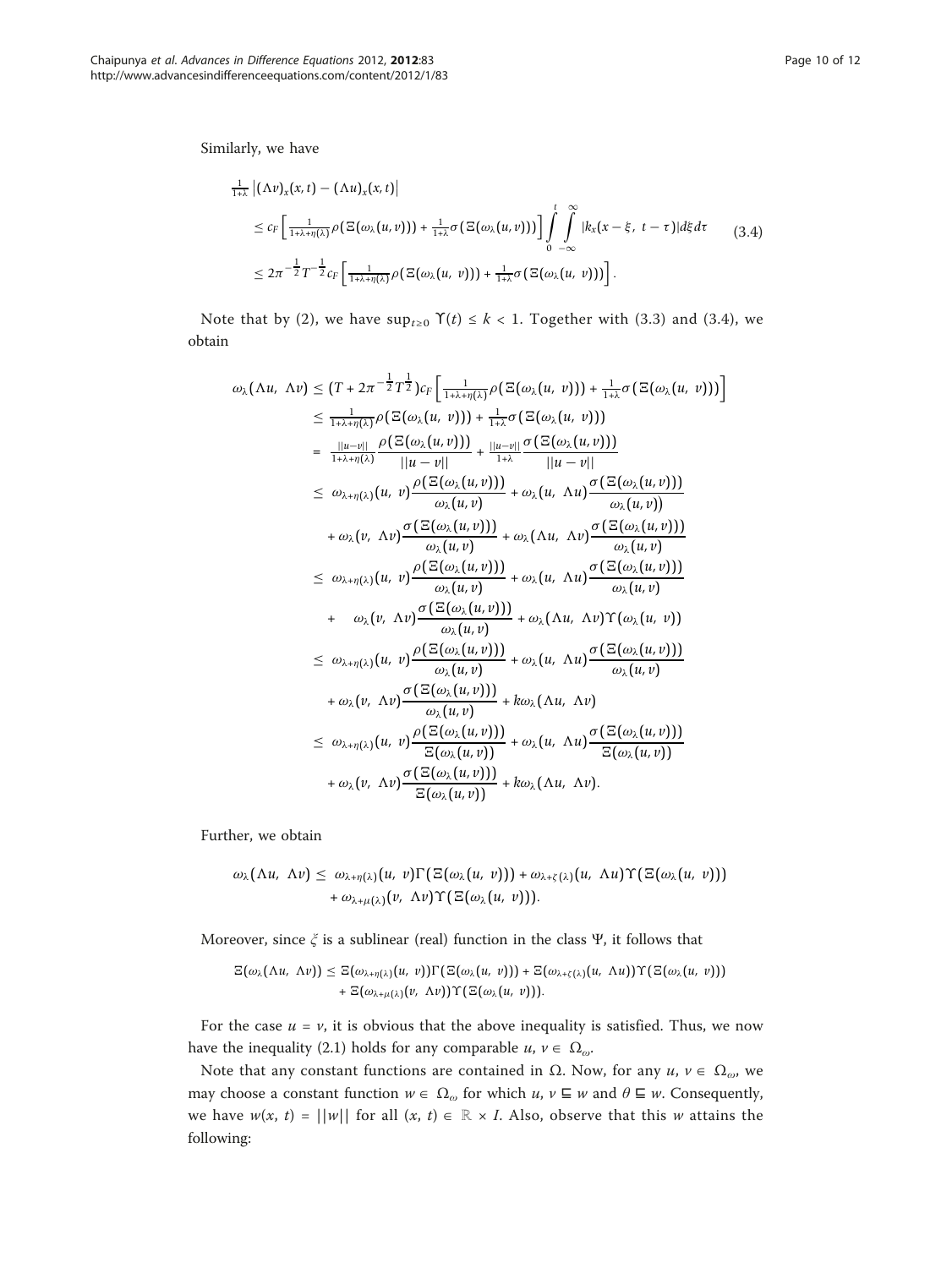<span id="page-10-0"></span>
$$
(\Lambda w)(x, t) = \int_{-\infty}^{\infty} k(x - \xi, t)\varphi(\xi)d\xi + \int_{0}^{t} \int_{-\infty}^{\infty} k(x - \xi, t - \tau)F(\xi, \tau, ||w||, 0)d\xi d\tau
$$
  

$$
\geq \int_{-\infty}^{\infty} k(x - \xi, t)\varphi(\xi)d\xi + ||w||
$$
  

$$
\geq ||w||
$$
  

$$
= w(x, t).
$$

Hence, the condition (2.2) is satisfied. Therefore, by applying the Theorems 2.1 and 2.2, the result follows. This completes the proof. ■

#### Acknowledgements

The authors were supported by the Higher Education Research Promotion and National Research University Project of Thailand, Office of the Higher Education Commission (NRU-CSEC No.55000613). This research was partially finished at Department of Mathematics Education and the RINS, Gyeongsang National University, Chinju, Korea, while the first and third authors visit here. Also, the second author was supported by the Basic Science Research Program through the National Research Foundation of Korea (NRF) funded by the Ministry of Education, Science, and Technology (Grant no. 2011-0021821). Furthermore, the authors are grateful for the reviewers for the careful reading of the article and for the suggestions which improved the quality of this work.

#### Author details

1 Department of Mathematics, Faculty of Science, King Mongkut's University of Technology Thonburi, Bangkok 10140, Thailand <sup>2</sup>Department of Mathematics Education and the RINS, Gyeongsang National University, Chinju 660-701, Korea

#### Authors' contributions

All authors read and approved the final manuscript.

#### Competing interests

The authors declare that they have no competing interests.

#### Received: 3 May 2012 Accepted: 20 June 2012 Published: 20 June 2012

#### References

- Golubović, Z, Kadelburg, Z, Radenović, S: Coupled coincidence points of mappings in ordered partial metric spaces. Abstr Appl Anal 2012, 18 (2012). Article ID 192581
- 2. Khamsi, MA, Latif, A, Al-Sulami, H: KKM and Ky Fan theorems in modular function spaces. Fixed Point Theory Appl. 2011, 57 (2011). doi:10.1186/1687-1812-2011-57
- 3. Khamsi, MA: Quasicontraction mappings in modular spaces without Δ<sub>2</sub>-condition. Fixed Point Theory Appl 2008, 6 (2008). Article ID 916187
- Kuaket, K, Kumam, P: Fixed points of asymptotic pointwise contractions in modular spaces. Appl Math Lett. 24, 1795–1798 (2011). doi:10.1016/j.aml.2011.04.035
- Amini-harandini, A: Fixed point theory for generalized quasicontraction maps in vector modular spaces. Comput Math Appl. 61, 1891–1897 (2011). doi:10.1016/j.camwa.2011.02.021
- 6. Aydi, H, Nashine, HK, Samet, B, Yazidi, H: Coincidence and common fixed point results in partially ordered cone metric spaces and applications to integral equations. Nonlinear Anal. 74(17), 6814–6825 (2011). doi:10.1016/j.na.2011.07.006
- 7. Aydi, H: Common fixed point results for mappings satisfying  $(\psi, \boxtimes)$ -weak contractions in ordered partial metric spaces. Int J Math Stat. 12(2), 53–64 (2012)
- 8. Sintunavarat, W, Kumam, P: Weak condition for generalized multi-valued (f, a, β)-weak contraction mappings. Appl Math Lett. 24, 460–465 (2011). doi:10.1016/j.aml.2010.10.042
- 9. Sintunavarat, W, Cho, YJ, Kumam, P: Common fixed point theorems for c-distance in ordered cone metric spaces. Comput Math Appl. 62, 1969–1978 (2011). doi:10.1016/j.camwa.2011.06.040
- 10. Mongkolkeha, C, Kumam, P: Fixed point theorems for generalized asymptotic pointwise ρ-contraction mappings involving orbits in modular function spaces. Appl Math Lett.2012<http://dx.doi.org/10.1016/j.aml.2011.11.027>
- 11. Geraghty, M: On contractive mappings. Proc Am Math Soc. 40, 604–608 (1973). doi:10.1090/S0002-9939-1973-0334176-5
- 12. Amini-Harandi, A, Emani, H: A fixed point theorem for contraction type maps in partially ordered metric spaces and application to ordinary differential equations. Nonlinear Anal. 72, 2238–2242 (2010). doi:10.1016/j.na.2009.10.023
- 13. Eshaghi Gordji, M, Ramezani, M, Cho, YJ, Pirbavafa, S: A generalization of Geraghty's theorem in partially ordered metric spaces and application to ordinary differential equations. Fixed Point Theory Appl. 2012, 74 (2012)
- 14. Chistyakov, VV: Modular metric spaces, I: basic concepts. Nonlinear Anal. 72, 1–14 (2010). doi:10.1016/j.na.2009.04.057
- 15. Nakano, H: Modulared Semi-Ordered Linear Spaces. In Tokyo Mathematics Book Series, vol. 1,Maruzen Co., Tokyo (1950) 16. Nakano, H: Topology and Linear Topological Spaces. In Tokyo Mathematics Book Series, vol. 3,Maruzen Co., Tokyo (1951)
- 17. Kumam, P: Some geometric properties and fixed point theorem in modular spaces. In: Garcia Falset J, Fuster L, Sims B (eds.) Fixed Point Theorem and its Applications. pp. 173–188. Yokohama Publishers, Yokohama (2004)